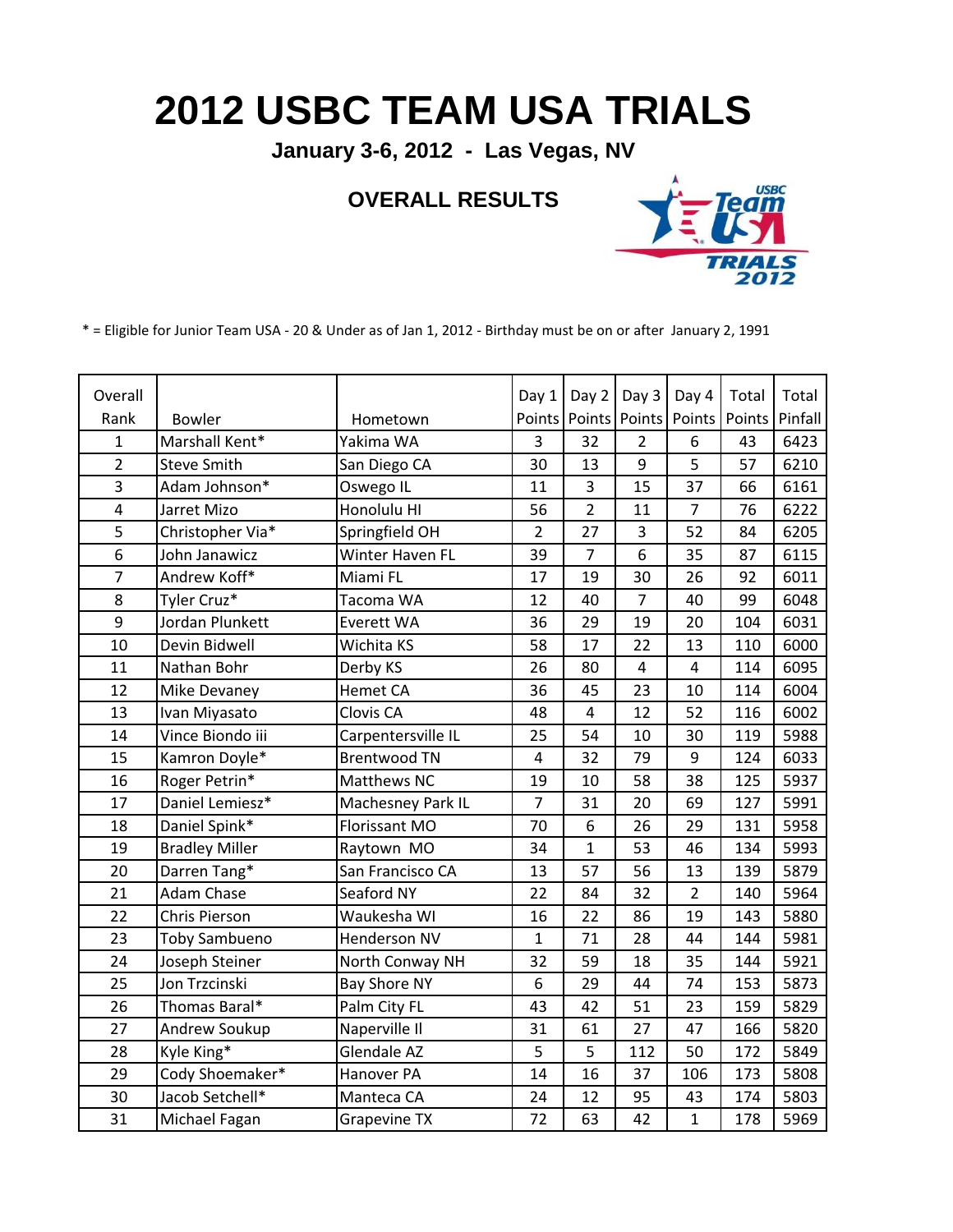| 32 | <b>Brett Cunningham</b>  | Clay NY                | 28  | 26  | 93  | 32  | 179 | 5789 |
|----|--------------------------|------------------------|-----|-----|-----|-----|-----|------|
| 33 | <b>Kevin Tatrow</b>      | Wichita KS             | 23  | 23  | 80  | 54  | 180 | 5778 |
| 34 | Andrew Anderson*         | Holly MI               | 51  | 58  | 43  | 28  | 180 | 5770 |
| 35 | EJ Tackett*              | Huntington IN          | 27  | 47  | 1   | 108 | 183 | 6009 |
| 36 | Nicholas Christy*        | <b>Newport NC</b>      | 14  | 27  | 45  | 98  | 184 | 5783 |
| 37 | James Koss*              | <b>Brighton MI</b>     | 54  | 9   | 96  | 27  | 186 | 5799 |
| 38 | Kristopher Prather*      | Milton FL              | 94  | 71  | 12  | 12  | 189 | 5827 |
| 39 | Christopher Bardol       | <b>Brockport NY</b>    | 19  | 103 | 5   | 64  | 191 | 5851 |
| 40 | AJ Chapman*              | Manchester IA          | 8   | 88  | 15  | 82  | 193 | 5853 |
| 41 | David Shaefer            | Manteca CA             | 77  | 68  | 29  | 20  | 194 | 5763 |
| 42 | Zack Hattori*            | Las Vegas NV           | 62  | 107 | 8   | 24  | 201 | 5797 |
| 43 | Tanner Spacey*           | <b>Burien WA</b>       | 101 | 75  | 14  | 15  | 205 | 5784 |
| 44 | <b>Greg Geering</b>      | Fresno CA              | 28  | 84  | 77  | 16  | 205 | 5743 |
| 45 | Steven Villanueva        | N Las Vegas NV         | 61  | 69  | 53  | 22  | 205 | 5730 |
| 46 | Perry Crowell IV*        | Hoquiam WA             | 106 | 11  | 21  | 70  | 208 | 5785 |
| 47 | Miquel Lopez             | Wichita KS             | 9   | 93  | 90  | 17  | 209 | 5749 |
| 48 | <b>Robert Gotterbarn</b> | Garden City So NY      | 67  | 20  | 102 | 24  | 213 | 5705 |
| 49 | <b>Blake Paris*</b>      | <b>Brentwood CA</b>    | 100 | 23  | 53  | 41  | 217 | 5691 |
| 50 | Geoffrey Young           | Denton TX              | 46  | 62  | 58  | 54  | 220 | 5676 |
| 51 | Matthew Gasn*            | Laurel MD              | 18  | 50  | 68  | 85  | 221 | 5709 |
| 52 | <b>Randy Cote</b>        | Red Rock AZ            | 21  | 64  | 48  | 89  | 222 | 5704 |
| 53 | Riley Dempsey*           | <b>Avondale AZ</b>     | 52  | 74  | 66  | 33  | 225 | 5688 |
| 54 | Kyle Anderson*           | Lockport IL            | 132 | 14  | 25  | 59  | 230 | 5697 |
| 55 | <b>Brandon Williams</b>  | Lufkin TX              | 42  | 15  | 113 | 60  | 230 | 5659 |
| 56 | Wesley Low jr*           | Palmdale CA            | 97  | 69  | 64  | 3   | 233 | 5711 |
| 57 | Kenny Benoit*            | Topeka KS              | 78  | 41  | 50  | 67  | 236 | 5633 |
| 58 | Kyle Sherman*            | O'Fallon MO            | 67  | 25  | 71  | 74  | 237 | 5661 |
| 59 | Greg Young Jr.*          | Viera FL               | 49  | 97  | 17  | 78  | 241 | 5710 |
| 60 | Michael Coffey*          | Melbourne FL           | 74  | 20  | 70  | 80  | 244 | 5648 |
| 61 | Scott Boyle*             | Salida CA              | 106 | 56  | 73  | 11  | 246 | 5657 |
| 62 | Michael Dolan            | Fond Du Lac WI         | 10  | 113 | 61  | 62  | 246 | 5619 |
| 63 | Jacob Peters             | Decatur IL             | 40  | 38  | 76  | 94  | 248 | 5651 |
| 64 | Aaron Koch               | <b>Grand Rapids MI</b> | 64  | 115 | 35  | 34  | 248 | 5596 |
| 65 | Adam Dubia*              | <b>Whittier CA</b>     | 60  | 51  | 84  | 64  | 259 | 5586 |
| 66 | Matthew Sanders*         | Evansville IN          | 83  | 52  | 68  | 57  | 260 | 5579 |
| 67 | <b>Blake Demore</b>      | Springfield MO         | 41  | 47  | 106 | 68  | 262 | 5583 |
| 68 | Adam Thiedke*            | Liberty MO             | 73  | 37  | 114 | 38  | 262 | 5566 |
| 69 | Matthew Tuckfield        | Miami FL               | 47  | 78  | 75  | 63  | 263 | 5596 |
| 70 | Gary Faulkner*           | Memphis TN             | 115 | 94  | 47  | 8   | 264 | 5638 |
| 71 | Alan Mojado              | Fallbrook CA           | 67  | 98  | 37  | 64  | 266 | 5567 |
| 72 | Armando Godoy*           | Stockton CA            | 78  | 66  | 58  | 71  | 273 | 5567 |
| 73 | Nick Powers*             | Sun Prairie WI         | 56  | 104 | 24  | 93  | 277 | 5614 |
| 74 | Cory Barber*             | Rochester NY           | 115 | 47  | 101 | 18  | 281 | 5554 |
| 75 | Ronnie Fujita*           | El Sobrante CA         | 38  | 101 | 33  | 113 | 285 | 5561 |
| 76 | Matt Anastasia           | Blue Island IL         | 122 | 18  | 92  | 54  | 286 | 5539 |
| 77 | Raymond Spink*           | Florissant MO          | 110 | 34  | 85  | 58  | 287 | 5528 |
| 78 | Jacob Boresch*           | Kenosha WI             | 119 | 73  | 65  | 31  | 288 | 5548 |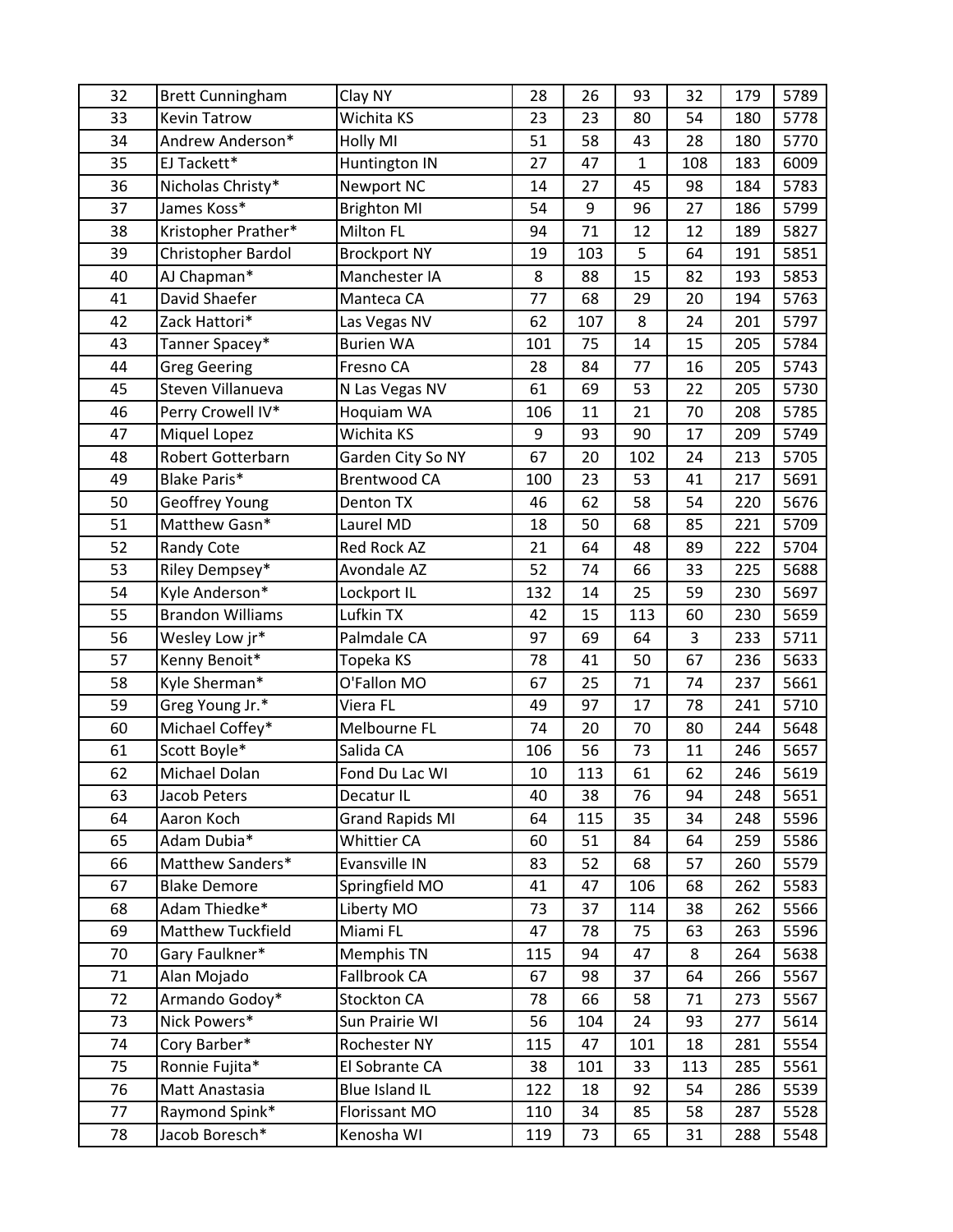| 79  | Michael Fujita*       | El Sobrante CA            | 52  | 96             | 49  | 97  | 294 | 5535 |
|-----|-----------------------|---------------------------|-----|----------------|-----|-----|-----|------|
| 80  | Joe Krison            | Anchorage AK              | 76  | 39             | 67  | 112 | 294 | 5519 |
| 81  | Matthew Robbins*      | Pacifica CA               | 125 | 81             | 46  | 44  | 296 | 5507 |
| 82  | Mark Allen*           | Mason OH                  | 89  | 87             | 41  | 83  | 300 | 5508 |
| 83  | James Steiert*        | Palm City FL              | 59  | 104            | 91  | 48  | 302 | 5492 |
| 84  | Trent Mitchell*       | Cleveland Hts OH          | 90  | 79             | 30  | 105 | 304 | 5515 |
| 85  | Clarence White III    | <b>Mountain House CA</b>  | 35  | 77             | 119 | 73  | 304 | 5483 |
| 86  | Cristian Azcona*      | San Juan PR               | 95  | 52             | 40  | 118 | 305 | 5471 |
| 87  | Tyler Vocks*          | Taylorville IL            | 120 | $\overline{7}$ | 78  | 101 | 306 | 5547 |
| 88  | Justin Ward           | Lexington KY              | 45  | 126            | 34  | 102 | 307 | 5448 |
| 89  | David Schwartz*       | Racine WI                 | 85  | 64             | 104 | 61  | 314 | 5450 |
| 90  | <b>Steven Kiss</b>    | Clackamas OR              | 33  | 95             | 100 | 89  | 317 | 5496 |
| 91  | Eric Gauroniak*       | Palm City FL              | 103 | 86             | 52  | 79  | 320 | 5458 |
| 92  | Devin Golden*         | Bethlemhem PA             | 82  | 43             | 107 | 91  | 323 | 5450 |
| 93  | Bobby Phillips*       | Roscoe IL                 | 80  | 35             | 97  | 115 | 327 | 5429 |
| 94  | Darwin Wimer          | Mesquite NV               | 135 | 81             | 71  | 49  | 336 | 5397 |
| 95  | Chris O'neil          | <b>Hoffman Estates IL</b> | 88  | 44             | 118 | 87  | 337 | 5401 |
| 96  | Adam Peters*          | <b>Sioux Falls SD</b>     | 75  | 99             | 62  | 104 | 340 | 5431 |
| 97  | Devyn Williams*       | Anchorage AK              | 112 | 106            | 39  | 87  | 344 | 5405 |
| 98  | Austin Hunt*          | Kennewick WA              | 110 | 112            | 74  | 51  | 347 | 5370 |
| 99  | Reed Ross*            | Faribault MN              | 112 | 109            | 63  | 72  | 356 | 5375 |
| 100 | Kevin Jones*          | Covina CA                 | 114 | 111            | 89  | 42  | 356 | 5353 |
| 101 | Andrew Klingler*      | Jenison MI                | 91  | 36             | 110 | 119 | 356 | 5345 |
| 102 | Jordan Ferrer         | Henderson NV              | 44  | 134            | 82  | 96  | 356 | 5342 |
| 103 | Chris Colella*        | <b>Templeton MA</b>       | 130 | 55             | 99  | 83  | 367 | 5353 |
| 104 | Stephen Dubatowka*    | <b>Beaufort SC</b>        | 55  | 91             | 120 | 107 | 373 | 5317 |
| 105 | Max Potash*           | Arlington Heights IL      | 84  | 119            | 56  | 115 | 374 | 5308 |
| 106 | Jacques Kaune*        | Anchorage AK              | 134 | 76             | 88  | 77  | 375 | 5323 |
| 107 | Chris Rocha           | Rialto CA                 | 71  | 90             | 122 | 92  | 375 | 5318 |
| 108 | John Gallagher jr*    | <b>Stuart FL</b>          | 104 | 117            | 36  | 127 | 384 | 5257 |
| 109 | Oscar Chan*           | Diamond Bar CA            | 86  | 125            | 83  | 102 | 396 | 5247 |
| 110 | <b>Brandon Perino</b> | Clovis CA                 | 102 | 46             | 117 | 134 | 399 | 5211 |
| 111 | <b>Skyler Harms</b>   | <b>Brookings SD</b>       | 66  | 122            | 124 | 95  | 407 | 5191 |
| 112 | Rashad Franze         | <b>Baltimore MD</b>       | 80  | 129            | 131 | 85  | 425 | 5109 |
| 113 | Daniel Hansen*        | Henderson NV              | 122 | 89             | 81  | 135 | 427 | 5174 |
| 114 | Ethan Lebeau*         | Fort Totten ND            | 50  | 135            | 121 | 121 | 427 | 5103 |
| 115 | Mark Idzerda*         | Richmond CA               | 65  | 92             | 139 | 131 | 427 | 5095 |
| 116 | David Cook            | Hoffman Estates IL        | 93  | 110            | 109 | 117 | 429 | 5184 |
| 117 | James Kraushaar*      | Crown Point IN            | 99  | 115            | 93  | 125 | 432 | 5154 |
| 118 | Richy Kapadia*        | Memphis TN                | 124 | 67             | 123 | 123 | 437 | 5142 |
| 119 | Jacob Nemeth*         | Northampton PA            | 109 | 118            | 130 | 80  | 437 | 5113 |
| 120 | Zac Tackett*          | Huntington IN             | 91  | 123            | 103 | 125 | 442 | 5121 |
| 121 | Thomas Wolf           | <b>Bismarck ND</b>        | 127 | 102            | 116 | 100 | 445 | 5180 |
| 122 | William Halen         | Kennesaw GA               | 104 | 113            | 126 | 109 | 452 | 5065 |
| 123 | <b>Aarik Torres</b>   | La Puente CA              | 106 | 81             | 140 | 133 | 460 | 4983 |
| 124 | Tyler Carroll*        | Roanoke IN                | 118 | 124            | 87  | 132 | 461 | 5071 |
| 125 | Martin Bedford        | Las Vegas NV              | 129 | 129            | 105 | 99  | 462 | 5092 |